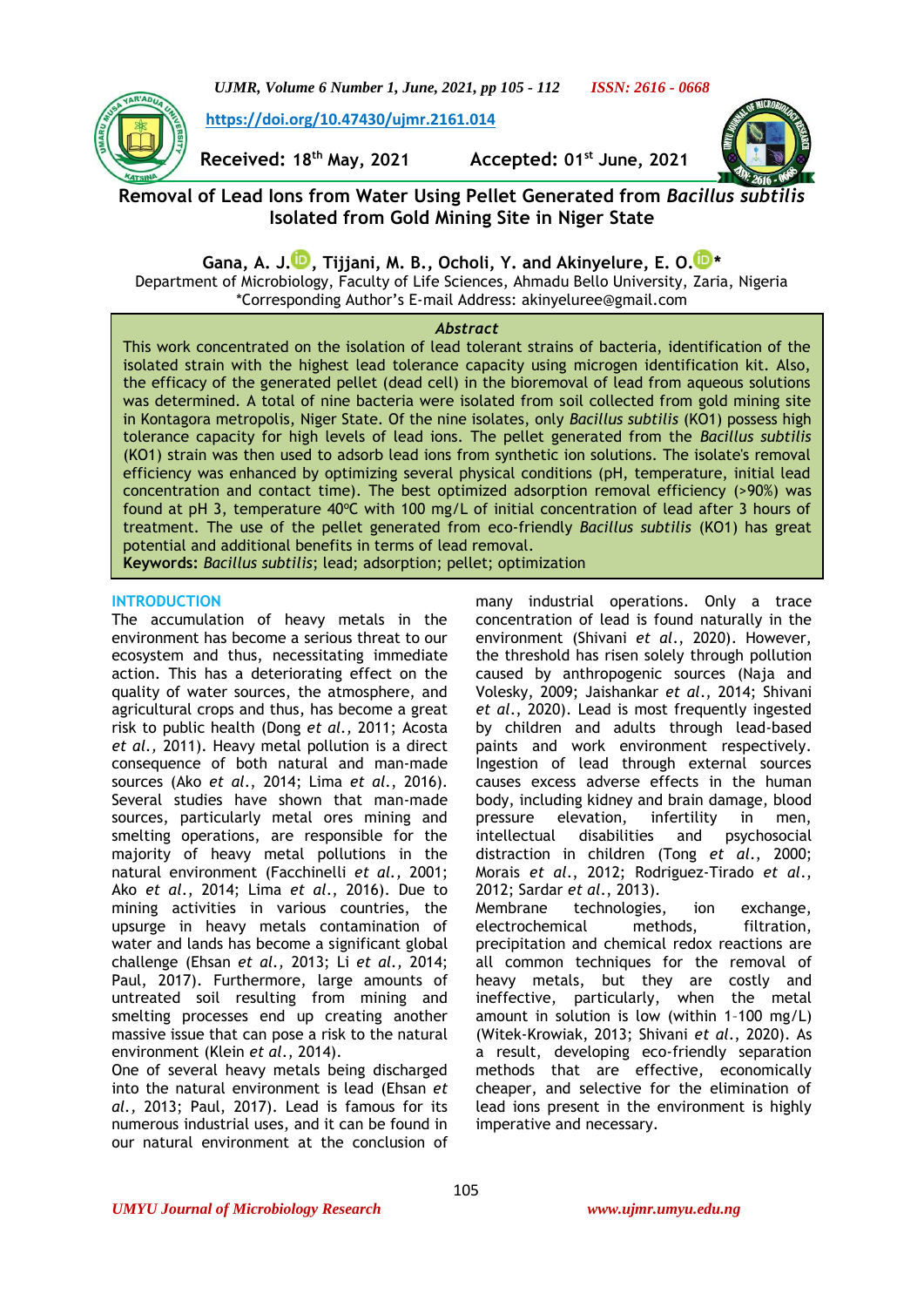In a metal-polluted environment, microorganisms (bacteria, fungi and algae) show tolerance to the toxic effects of existing heavy metals on their own and are effective in heavy metal sequestration from the polluted environment (Wong *et al*., 1993; Giller *et al*., 1998). The separation of toxic heavy metals from contaminated commercial and domestic wastewater has already begun on an industrial scale with the use of specific microorganisms (Igiri *et al*., 2018). At high levels of potentially toxic metals, these microorganisms are known to adapt or mutate in order to survive (Mishra *et al*., 2017).Microorganisms that are exposed to heavy metal stress on a regular basis have developed mechanisms to adapt to the metal contaminants. Transport across the cell membrane, precipitation, entrapment in extracellular capsules, adsorption to the cell walls, redox reactions and complexation are some of the biological responses microorganisms have to these molecules (Mishra *et al*., 2017; Rehan and Alsohim, 2019). The availability of multiple anionic structures, like chitin and glucan provide microorganisms' cell surfaces a negative charge, allowing them to bind metal cations (Maghsoodi *et al*., 2007). *Bacillus subtilis* is an aerobic bacterium that has a broad variety of industrial uses and is capable of producing enzymes such as proteases and amylase (Da Silva *et al*., 2014). Because of its simple genetic nature, it was used often times as a prototype agent in laboratory experiments (Harwood, 1992; Roy *et al*., 2012; Da Silva *et al*., 2014). Despite the fact that there are some studies in the literature on the adsorption of heavy metals, along with lead, by various strains of *B. subtilis*, no information on the use of generated pellets of indigenous strains of *B. subtilis* from Nigeria has been reported for lead removal. Hence, in this study, the adsorption ability of pellet of *B. subtilis* isolated from gold mining site to adsorb lead ions that appear most frequently in polluted sites and water was investigated. Furthermore, physical conditions influencing adsorption such as pH, temperature, initial heavy metal concentration and contact time were also investigated.

### **MATERIALS AND METHODS**

## *Collection of soil samples*

Ten soil samples were collected from Kontagora gold mining site, Niger state. At every 10 m interval, one soil sample of 10 g each was collected from the top layer (5–10 cm) using a soil auger. Thereafter, all collected samples were thoroughly mixed in a bowl to create a composite sample (Stefani, *et al*., 2015). The

composite sample of about 100g was placed in a polythene bag and transported immediately to the environmental laboratory of Department of Microbiology, Ahmadu Bello University, Zaria for microbiological analysis.

### *Isolation of lead tolerant bacteria by enrichment*

The method described by Jiang *et al*. (2017) was used with some modifications to isolate lead tolerant bacteria using enrichment technique. Ten grams of the composite sample was added into 100 mL of sterilized distilled water and 2 mL of the solution was inoculated in 20 mL Luria Bertani (LB) (Peptone 10g/L, yeast extract 5g/L, NaCl 10g/L) medium supplemented with 100 mg/L concentration of lead as  $[Pb(NO<sub>3</sub>)<sub>2</sub>]$ . The culture was incubated on a rotatory shaker at 28ºC with 160 rpm for 4 hours. After incubation, 0.1 mL of the culture was then plated on LB agar plates supplemented with 100 mg/L concentration of lead as  $[Pb(NO<sub>3</sub>)<sub>2</sub>]$  using spread plate method and incubated at 28ºC for 24 to 48 h. A single strain capable of growing at this condition was selected for further experiments. The isolate was kept in LB agar slants at 4ºC.

#### *Determination of lead tolerance of the isolated population*

On LB solid medium, the metal tolerance range for growth was determined. Lead ion  $(Pb^{2+})$ tolerance was tested using final metal concentrations of 100, 150, 200 250 and 300 mg/L. Pure cultures were spread onto LB enriched with each metal concentrations to determine growth, then incubated at 25ºC for 72 h and observed daily. Growth on the plate was then assessed (Jaafar *et al*., 2016).

### *Biochemical Characterisation of the Isolate with the best lead tolerance capacity*

Gram staining and spore staining procedures were used to determine the morphological properties. Motility, catalase, oxidase, Methyl red-Voges Proskaeur, hydrogen sulphide test, and starch hydrolysis tests were performed (Bergey, 2004; Willey *et al*., 2008).

### *Microgen Bacillus-ID for Confirmation of the Bacillus isolate*

The Microgen Bacillus-ID identification was used according to the manufacturers' instructions. The substrates included in the test panel were chosen based on a computer-based analysis of all available substrates for the identification of organisms. Each isolates was identified by recording the results of a colour change after 48 h incubation at 30°C and adding appropriate reagents (Indole, Nitrate and VP tests) after 48 hours. The Microgen Identification System Software (MID-60) was then used to analyze the results.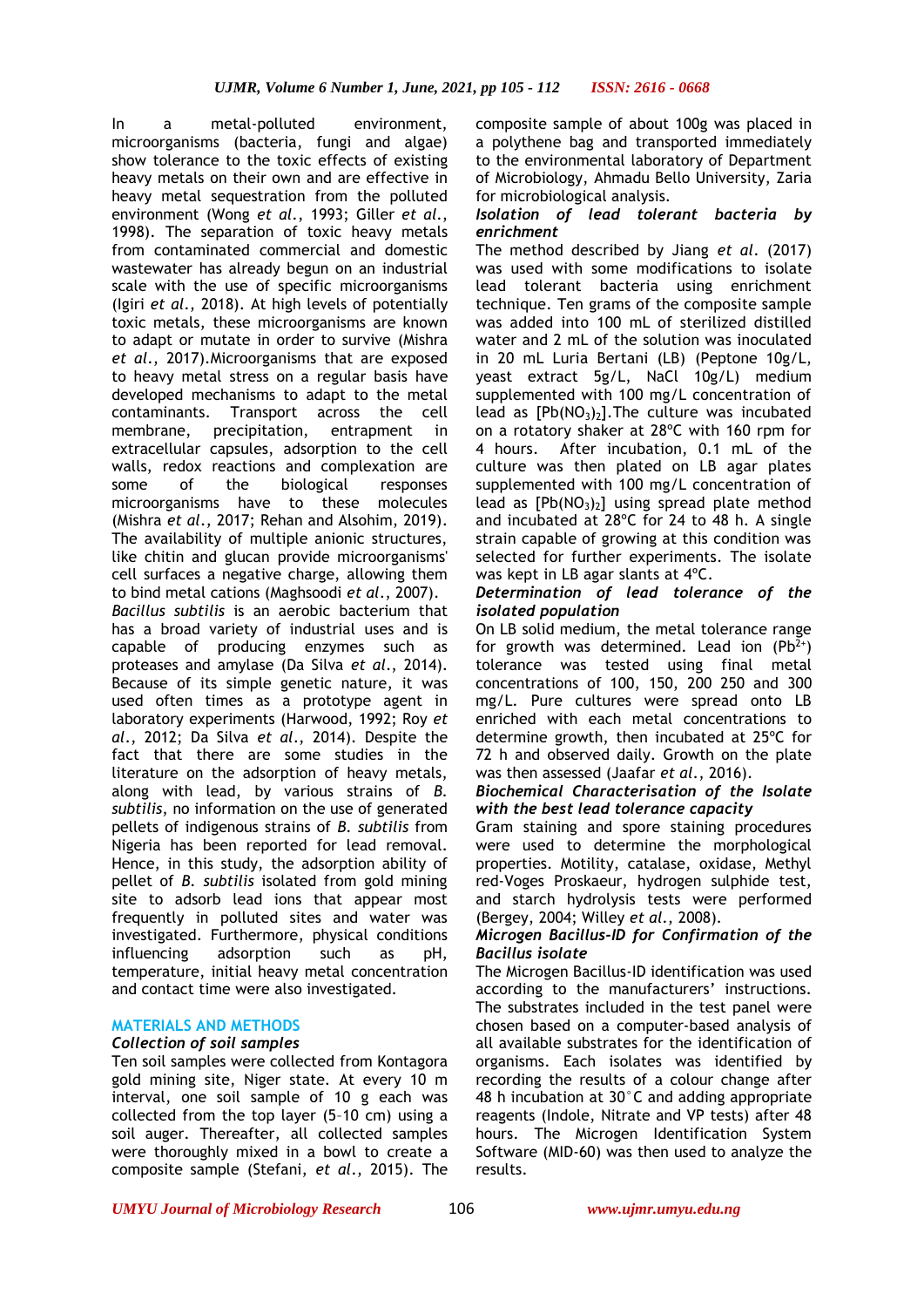### *Generation of Bacterial pellet*

The method described by Peterson *et al*. (2012) was used to generate bacterial pellet. A single colony from overnight LB plate was inoculated into 100 mL of LB medium and cultured for 24 h at 28°C on a rotatory shaker at 150 rpm. Bacterial pellet was harvested by centrifugation at 9000 rpm for 10min. The supernatant was discarded, and the cells were re-suspended in sterilized phosphate buffered saline (NaCl 8g/L, KCl 0.2g/L,  $Na<sub>2</sub>HPO<sub>4</sub> 1.44g/L$  and  $KH<sub>2</sub>PO<sub>4</sub> 0.245$ g/L) for washing before being centrifuged twice. The pellet was heat killed for 24 hrsin hot air oven at  $60^{\circ}$ C and was used for the adsorption experiments.

### *Effects of optimization conditions on adsorption capacity*

The effects of physical conditions such as pH, temperature, initial lead concentration and contact time on adsorption capacity of pellet of *B. subtilis* (KO1) were evaluated. The effect of pH was conducted at pH 2, 3, 4, 5, 6 and 7, adjusted with dilute NaOH and  $HNO<sub>3</sub>$  (Alladin, Shanghai, China) and the samples were incubated for 6 h at  $30^{\circ}$ C in a 100 mg/L solution of lead using 0.2g of bacterial pellet. The effect of temperature was carried out at 20, 25, 30, 35 and 40 $^{\circ}$ C with incubating at the optimized pH for 6 h in a 100 mg/L solution of lead using 0.2g of bacterial pellet. Similarly, the effects of initial concentration of lead (100, 150, 200, 250, 300 and 350 mg/L) and contact time (1, 2,3, 4, 5 and 6 h) were carried out at the optimized pH and temperature. All experiments were repeated thrice.

### *Lead Adsorption assay*

To achieve a final bacterial concentration of 1 g/L, 0.2g of bacterial pellets was suspended in deionized water containing 100mg/L solution of lead as lead nitrate (Alladin, Shanghai, China). The adsorption experiment was carried out in Erhlenmeyer flasks of 250 mL. The mixture was stirred at 150 rpm at  $28^{\circ}$ C and 10 mL of sample was collected at intervals (1, 2,3, 4, 5 and 6 h), centrifuged at 3000 rpm for 10 min and the supernatant was decanted. The supernatant was then used to measure the remaining concentration of metals by the flame atomic absorbance spectrophotometer. Metal ions removal efficiency Q (%) was calculated using equation (1) (Dai *et al*., 2019).

$$
Q = \frac{(Co - Ce)}{Co} \times 100
$$

Co and Ce are the initial and final lead ion concentrations (mg/L).

### **RESULTS**

After 48 hours of incubation, exuberant growth on Lead supplemented 100 mg/L LB agar medium revealed that the collected sample contains lead tolerant bacteria. Nine bacterial isolates were isolated from Kontagora gold mining site, and were selected for further study. The majority (88%) of the nine isolates was sensitive to high concentrations of lead, only one isolate was found to grow richly at higher concentration (250 mg/L) of lead (Table 1).

The cultural, morphological, biochemical characteristics of the highest lead tolerant isolate (KO1) were used to identify the organism, as well as Microgen identification. In comparison with standard description of Bergey's Manual of determinative bacteriology 9th edition, the isolate was characterized to belong to *Bacillus subtilis* (Bergey, 2004; Willey *et al*., 2008).

Figure 1 depicts the effect of pH on the percentage adsorption capacity of pellet generated from *B. subtilis* (KO1). The adsorption increased from 70% at pH 2 to 90% at pH 4, and then decreased significantly as the pH was raised. The experiment result for the effect of temperature is shown in Figure 2. At  $40^{\circ}$ C, the maximum adsorption was observed to be around 93%. The percentage of sorption increased as the temperature rose. Figure 3 shows the effect of initial lead concentration on the adsorption capacity of pellet generated from *B. subtilis* (KO1). At the initial lead concentration of 100 mg/L, the maximum adsorption was observed to be around 92%. This finding indicates that the sorption percentage decreased as the initial lead concentration increased. Adsorption experiments conducted for various contact times at optimized pH, temperature, and initial lead concentration as shown in Figure 4 illustrates the percent adsorption as a function of time. The pellet's adsorption of lead increased over time. At 3 h, the maximum adsorption of 94% was achieved.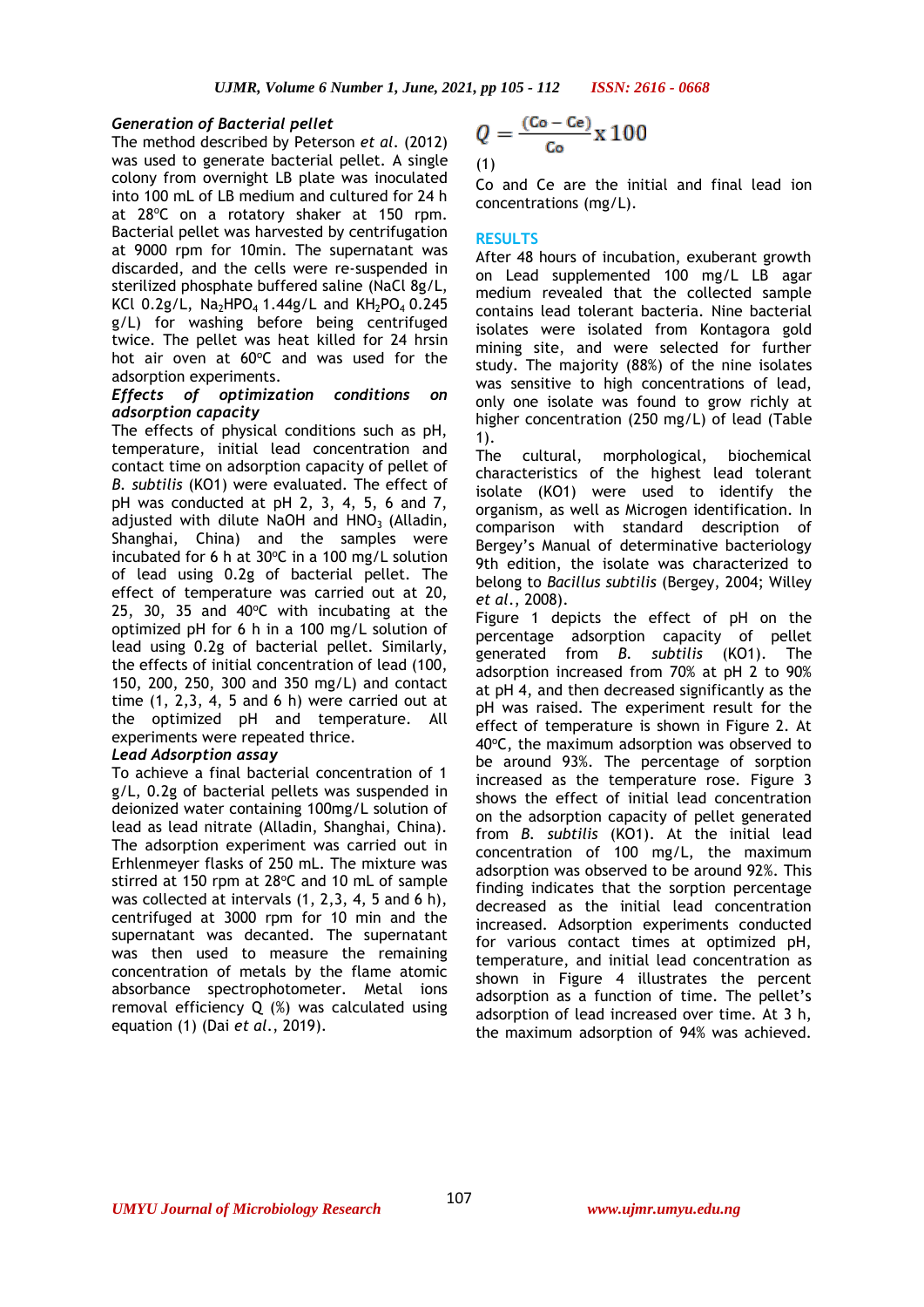|                 | Lead tolerance (mg/L) |                     |          |       |     |  |
|-----------------|-----------------------|---------------------|----------|-------|-----|--|
| <b>Isolates</b> | 100                   | 150                 | 200      | 250   | 300 |  |
| KO <sub>1</sub> | $^{+++}$              | $^{+++}$            | $^{+++}$ | $+++$ | ۰   |  |
| KO <sub>2</sub> | $^{+++}$              | $+++$<br>٠          | ۰        | ۰     |     |  |
| KO3             | $^{+++}$              | $^{+++}$<br>$^{++}$ |          |       |     |  |
| KO4             | $^{+++}$              | $++ -$              | ٠        |       |     |  |
| KO <sub>5</sub> | $^{+++}$              | - -                 |          |       |     |  |
| KO <sub>6</sub> | $^{+++}$              | $++ -$<br>٠         | ۰        |       |     |  |
| KO7             | $^{+++}$              | $++ -$<br>۰         | ۰        |       |     |  |
| KO <sub>8</sub> | $^{+++}$              | -                   |          |       |     |  |
| KO <sub>9</sub> | $^{+++}$<br>$\ddot{}$ |                     |          |       |     |  |

**Table 1. Metal tolerance of the isolated strains (most tolerant strain in italics)**

Key:- means no growth, +: poor growth, ++: good growth and +++: rich growth. KO means strains from Kontogora and numbers 1-9 represent the isolate number.



**Fig 1: Percentage adsorption of lead ions at different pH**



**Fig 2: Percentage adsorption of lead ions at different temperature.**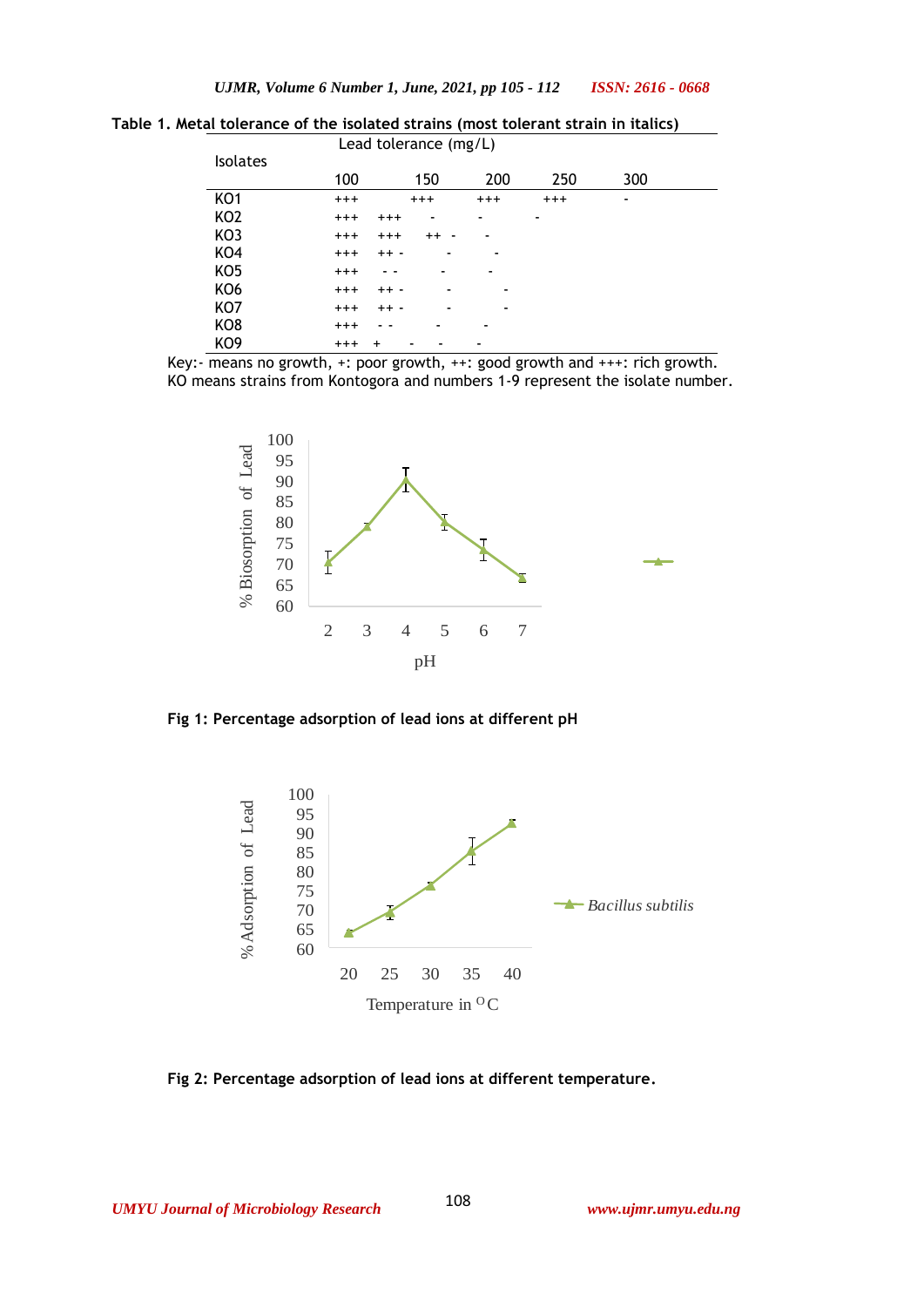

#### **Fig 3: Percentage adsorption of lead ions at different initial lead concentrations.**



**Fig 4: Percentage adsorption of lead ions at different contact time.**

#### **DISCUSSION**

Nine strains were isolated using a cultivationdependent method and lead supplemented media. Heavy metals cause toxicity in microorganisms through a variety of mechanisms. Metal-tolerant bacteria can grow in heavy metal-contaminated environments and they can be isolated and selected for use in adsorption processes (Piotrowska-Seget *et al*., 2005). The ability of the isolate studied to be tolerant to lead could have resulted from genetic mutation and/or adaptation (Pal *et al*., 2005; Li *et al*., 2006; Abou-Shanab *et al*., 2007). This finding suggests that lead tolerant *Bacillus subtilis* can survive in soils contaminated with high concentrations of lead, indicating a high biosorption potential. This supports previous finding that *Bacillus* sp. was found in greater abundance in soils with the highest levels of heavy metal pollution (Ellis *et al*., 2003).

Increase in adsorption percentage with increasing pH on lead adsorption could be due to most non-saturated or active sites that are positively charged at low pH which prevents lead ions from binding to these sites (Yousaf *et al*., 2017). Deprotonation occurs when the pH rises owing to the availability of negatively charged hydroxyl ions and the active sites become accessible for metal ion attachment through the ion exchange mechanism, leading to greater absorption rate. The formation of metal hydroxide and metal-ligand complexes, which considerably decrease the quantity of lead ions adsorbed at high pH, is most likely to be the cause for the lower absorption rate observed in the present study (Yousaf *et al*., 2017). Different authors have noticed similar trends in pH influence on adsorption (Yousaf *et al*., 2017; Dai *et al*., 2019).

The percentage adsorption increased as temperature rose, with the highest percentage adsorption occurring at  $40^{\circ}$ C, indicating that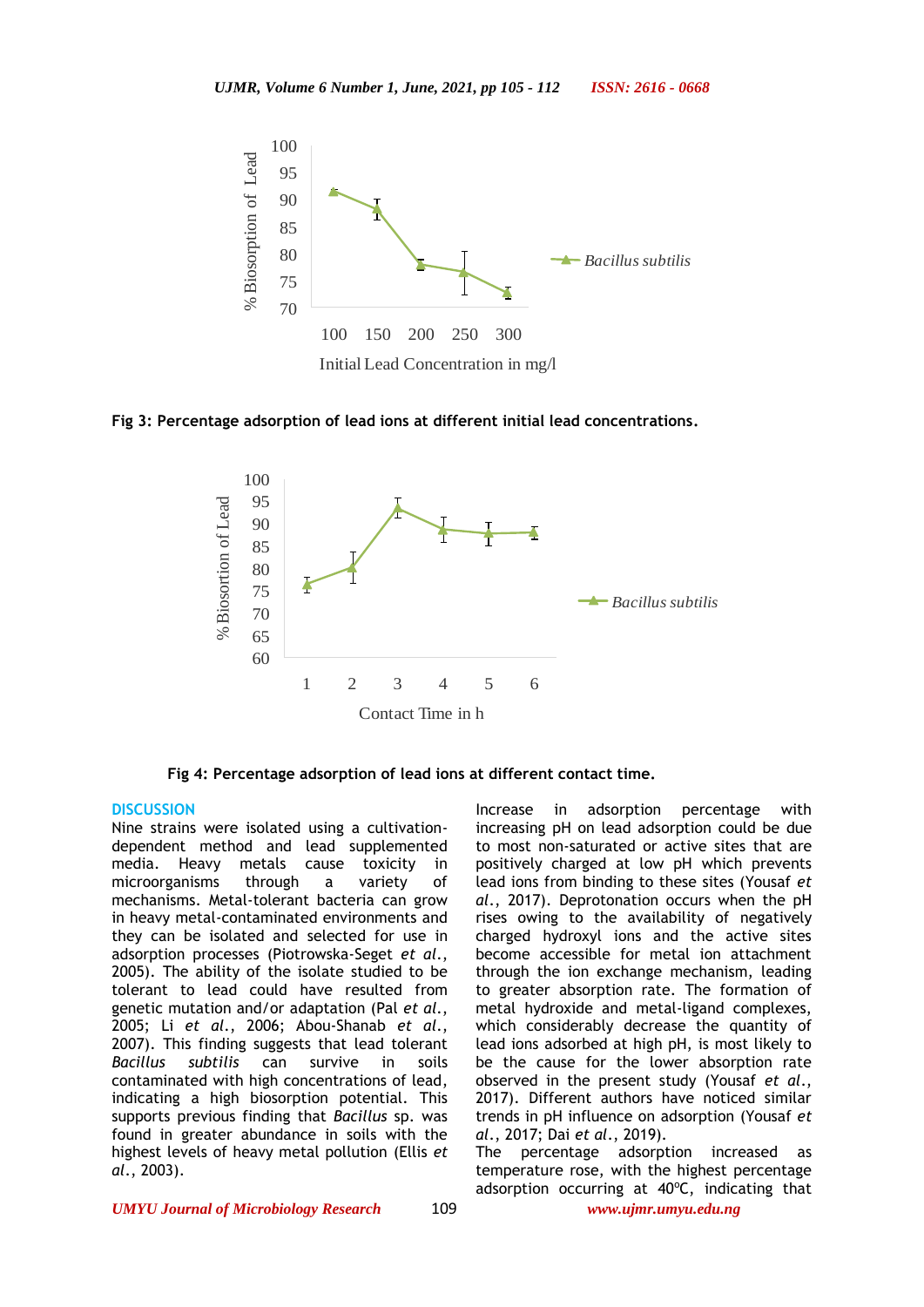the phenomenon was endothermic. This finding backs up studies by Salman *et al*. (2015), Yousaf *et al*. (2017), and Dai *et al*. (2019) on a variety of biosorbents. The increase in adsorption observed as temperature rises could be attributed to an increase in unsaturated sites or an increase in metal ion dispersion onto the biosorbent.

The initial concentration of Pb (II) ions had a significant impact on the biosorption capability of *Bacillus subtilis* KO1 pellets. However, as the initial concentration of Pb (II) ions increased, the percentage biosorption of lead ions decreased. At the lowest concentration of 100 mg/L, the highest percentage adsorption of Pb (II) (92%) was observed. This observation could be due to the fact that there are more active and non-saturated sites available on the biosorbent for lead ions at low concentrations. When the concentration of lead ions was increased, the numbers of active sites in *Bacillus subtilis* KO1 were limited, resulting in a large number of lead ions compared to the number of active sites. As a result, the ratio of unsaturated sites decreased, and more lead ions were unable to combine in the solution, lowering the lead ion adsorption rate (Pal *et al*., 2006). This result is in line with what other researchers have discovered (Pal *et al*., 2006; Dai *et al*., 2019).

For lead biosorption, the sorption percentage increased with increasing time up to 3 h. At 3 h, it had a 94 percent sorption rate and remained almost constant with minor fluctuations. This adsorption trend was in agreement with previous studies on heavy metal biosorption by various biosorbents (Fiol *et al*., 2006; Wang *et al*., 2010; Yousaf *et al*., 2017; Dai *et al*., 2019), but the adsorption equilibrium time differs. The disparities in

# **REFERENCES**

- Abou-Shanab, R. A. I., van Berkum, P. and Angle, J.S. (2007). Heavy metal resistance and genotypic analysis of metal resistance genes in gram-positive and gram-negative bacteria present in Ni-rich serpentine soil and in the rhizosphre of *Alyssum murale*. *Chemosphere* 68, 360-367.
- Acosta, J. A., Faz, A., Martınez-Martınez S., Zornoza, R., Carmona, D. M. and Kabas, S. (2011). Multivariate statistical and GIS-based approach to evaluate heavy metals behavior in mine sites for future reclamation. *Journal of Geochemical Exploration*, 109(1–3):8–17.
- <span id="page-5-0"></span>Ako, T., Onoduku, U., Oke, S., Adamu, I., Ali, S., Mamodu, A., & Ibrahim, A. (2014). Environmental impact of artisanal gold

*UMYU Journal of Microbiology Research www.ujmr.umyu.edu.ng*

results could be attributed to the varying quantities of bacteria pellets used, wide variety of bacteria used, the differing experimental designs and many more.

In biosorption experiments, bacterial cell pellets have several advantages over live cells, including the potential to remediate large amounts of water with lower metal levels, less time consumption, accessibility without any significant side effects (Aksu, 2005; Hemambika *et al*., 2011; Shivani *et al*., 2020). Furthermore, the pellets (dead cells) do not require constant nutrient requirements and are not significantly impacted by hazardous wastes. It can be reconstituted and used over and over again. Therefore, the use of the microbial cell pellet in the study provided additional benefits in terms of lead removal from water.

### **CONCLUSION AND RECOMMENDATIONS**

In the present work, the efficacy of pellet generated from *B.subtilis* (KO1) to remove lead ions from aqueous solution was achieved successfully. The optimum conditions for the adsorption of lead ions was found to occur at pH 4, temperature at  $40^{\circ}$ C, initial lead ion concentration of 100 mg/L and contact time of 3 h. It can be concluded that *B.subtilis* (KO1) can be used as a potential adsorbent material for the removal of lead ions from aqueous solution. Further study is required to investigate the mechanisms of lead ion removal in greater detail, the kinetics modelled as well as the effects of this *B. subtilis* (KO1) against lead ion toxicity *in vivo*.

### **Acknowledgments**

The authors are grateful to the Department of microbiology, ABU, Zaria for the facilities used and assistance offered during the study.

> mining in Luku, Minna, Niger state, North Central Nigeria. *Journal of Geosciences and Geomatics*, *2*(1), 28- 37.

- Aksu, Z. (2005). Application of biosorption for the removal of organic pollutants: A review. Process *Biochem.*, 40, 997– 1026.
- Bergey, D. H. (2004). Bergey's Manual of Determinative Bacteriology. Eds., John G. Holt *et al*., 9th edn. The Williams and Wilkins, Baltimore. 531-532.
- Da Silva, S. B., Cantarelli, V. V., and Ayub, M. A. Z. (2014). "Production and optimization of poly-γ-glutamic acid by Bacillus subtilis BL53 isolated from the Amazonian environment". Bioprocess and biosystems engineering, 37(3), 469- 479.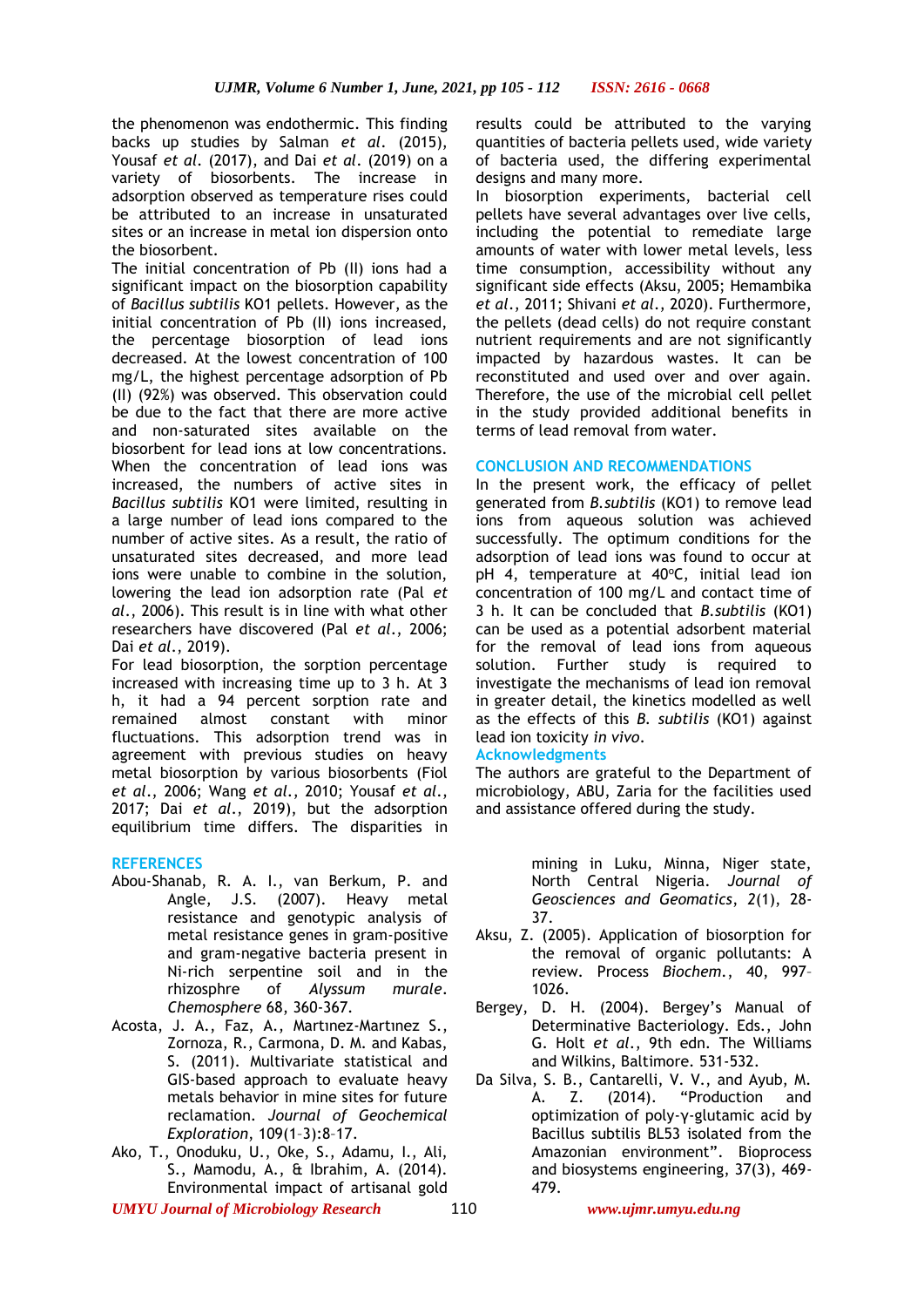- Dai, Q. H., Bian, X. Y., Li, R., Jiang, C. B., Ge, J. M., Li, B. L. and Ou, J. (2019). Biosorption of lead(II) from aqueous solution by lactic acid bacteria. *Water Science and Technology,* 1-8. doi: 10.2166/wst.2019.082
- Dong, J., Yang, Q. W., Sun, L. N., Zeng, Q., Liu, S. J. and Pan, J. (2011). Assessing the concentration and potential dietary risk of heavy metals in vegetables at a Pb/Zn mine site, China. *Environmental Earth Sciences*, 64(5):1317–21.
- Ehsan, S., Ali, S., Noureen, S., Farid, M., Shakoor, M. B. and Aslam, A. (2013). Comparative assessment of different heavy metals in urban soil and vegetables irrigated with sewage/industrial will bete water. *Climate too*l *Es*, 35:37–53.
- Ellis, R. J., Morgan P., Weightman, A. J. and Fry, J. C. (2003). Cultivation-Dependent and -Independent Approaches for Determining Bacterial Diversity in Heavy-Metal-Contaminated Soil. *Applied and Environmental Microbiology,* 69: 3223-3230.
- Facchinelli, A., Sacchi E, Mallen L. (2001). Multivariate statistical and GIS-based approach to identify heavy metal sources in soils. Environmental Pollution.; 114(3):313. PMID: 11584630.
- Fiol, N., Villaescusa, I., Martínez, M. and Miralles, N. (2006)Sorption of Pb(II), Ni(II), Cu(II) and Cd(II) fromaqueous solution by olive stone waste. *Separation Purified Technology,* 50(1): 132–140.
- Giller, K. E., Witter, E., and Mcgrath, S. P. (1998). "Toxicity of heavy metals to microorganisms and microbial processes in agricultural soils: a review". Soil biology and biochemistry, 30(10-11), 1389-1414.
- Harwood, C. R. (1992). "Bacillus subtilis and its relatives: molecular biological and<br>industrial workhorses". Trends in industrial workhorses". *Trends in biotechnology*, 10, 247-256.
- Hemambika, B., Rani, M. J. and Kannan, V.R. (2011) Biosorption of heavy metals by immobilized and dead fungal cells: A comparative assessment. *J. Ecol. Nat. Environ.* 3, 168–175.
- Igiri, B. E., Okoduwa, S. I., Idoko, G. O., Akabuogu, E. P., Adeyi, A. O., & Ejiogu, I. K. (2018). Toxicity and bioremediation of heavy metals contaminated ecosystem from tannery wastewater: a review. *Journal of toxicology*, *2018*.
- Jaafar, R., Al-Sulami, A., and Al-Taee, A. (2016). Bioaccumulation of cadmium and lead by Shewanella oneidensis isolated from soil in Basra governorate, Iraq. *African Journal of Microbiology Research*, *10*(12), 370-375.
- Jaishankar, M., Tseten, T., Anbalagan, N., Mathew, B. B., and Beeregowda, K. N. (2014). "Toxicity, mechanism and health effects of some heavy metals". *Interdisciplinary toxicology*, 7(2), 60- 72.
- Jiang, J., Pan, C., Xiao, A., Yang, S. and Zhang, G. (2017). Isolation, identification, and environmental adaptability of heavy metal-resistant bacteria from ramie rhizosphere soil around minerefinery. *Biotech*, 7:5.
- Klein R, Tischler J. S., Muhling M. and Schlomann M. (2014). Bioremediation of mine water. *Advances in Biochemical Engineering/biotechnology,* 141(6):109.
- Li, Z., Ma, Z., Kuijp, T.J.V.D., Yuan, Z. and Huang L. (2014). A review of soil heavy metal pollution from mines in China: Pollution and health risk assessment. Science of the Total Environment. 468– 469:843–53. https://doi.org/10.1016/j.scitotenv.20 13.08.090 PMID: 2407650
- Li, Z., Xu, J., Tang, C., Wu, J., Muhammad, A. and Wang, H. (2006). Application of 16S rDNA-PCR amplification and DGGE fingerprinting for detection of shift in microbial community diversity in Cu, Zn, and Cd contaminated paddy soils. *Chemosphere,* 62: 1374-1380.
- <span id="page-6-0"></span>Lima, A. T., Mitchell, K., O'Connell, D. W., Verhoeven, J., & Van Cappellen, P. (2016). The legacy of surface mining: Remediation, restoration, reclamation and rehabilitation. *Environmental Science & Policy*, *66*, 227-233.
- Maghsoodi V, Razavi J, Yaghmaei S (2007). Production of Chitosan by submerged fermentation from *Aspergillus niger.*Scientia Iranica, Transactions C: Chem. Chem. Eng.16:180-184.
- Mishra, J., Singh, R., & Arora, N. K. (2017). Alleviation of heavy metal stress in plants and remediation of soil by rhizosphere microorganisms. *Frontiers in microbiology*, *8*, 1706.
- Morais, S., Costa, F. G., and Pereira, M. D. L. (2012). "Heavy metals and human<br>health". Environmental healthhealth". *Environmental health– emerging issues and practice*, 10, 227- 246.
- Naja, G. M., and Volesky, B. (2009). "Toxicity and sources of Pb, Cd, Hg, Cr, As, and

*UMYU Journal of Microbiology Research www.ujmr.umyu.edu.ng*

111